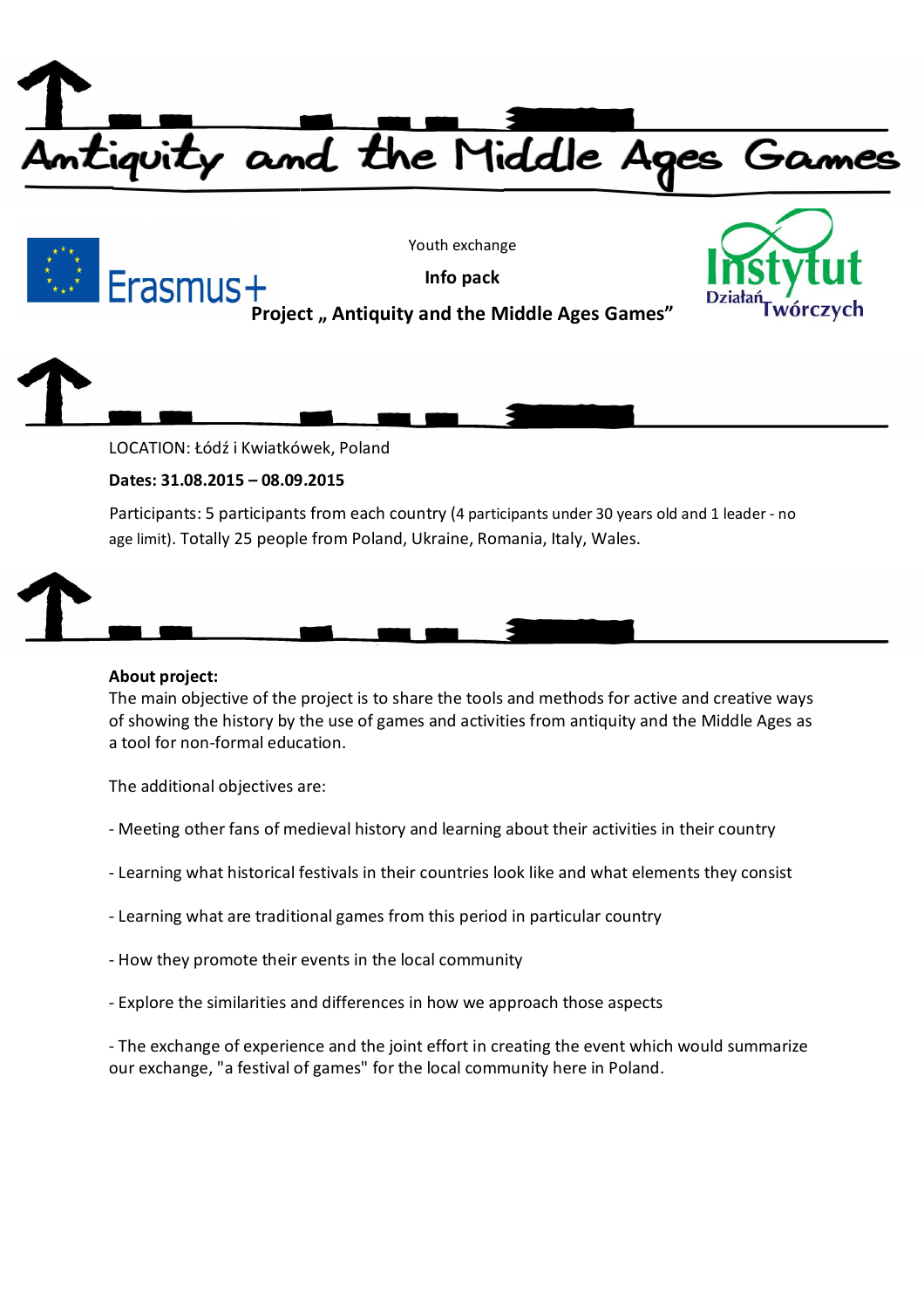# **Participant profile:**

We expect participants who love history. Motivated to learn methodologies used by the living history groups. People who have same experience in historical reenactment and have they own historical costumes. Participants should like to play in different outdoor games and share a knowledge about history and traditions.

During the exchange we are going to share our experience from events in each of the participants countries, together we will create the concept of the Festival for the local community, we will present games to partner groups, take some time to learn how to play them, and finally we will organize a promotional campaign of the Festival as a final product of the exchange.

### **Place:**

**Kwiatkówek, Tum, Łęczyca:** The town was probably named after a Slavic tribe called Leczanie, which inhabited central Poland in the early Middle Ages. In the early 12th century, town was placing among other main towns of the Kingdom of Poland, such as Krakow, Sieradz, Gniezno, and Wroclaw. Now it is a small town full of history, we can find there a museums, castle, churches form  $12<sup>th</sup>$  century, open air museum and hill fort from  $10<sup>th</sup>$  century.

**Łódź, the city:** Łódź, situated in the middle of Poland, is the third city of the country. Known by its industrial past and artistic present, the city is adapting the old factories and becoming a hot spot in alternative art. Prove of that are the murals that decorate the big walls, the well-known cinema school and the variety of art festivals that are organized all year long. Also counts with one of the longest commercial streets in Europe: Piotrkowska Street, with .9km!

## **Technical Information:**

#### **Time Zone:**

Poland is located in the UTCGMT 2 hours during standard time.

#### **Currency.**

The currency of Poland is zloty (PLN). There are ATMs and currency exchange spots available all over the city, although some concrete conversions may not be accepted in some of them. There should be no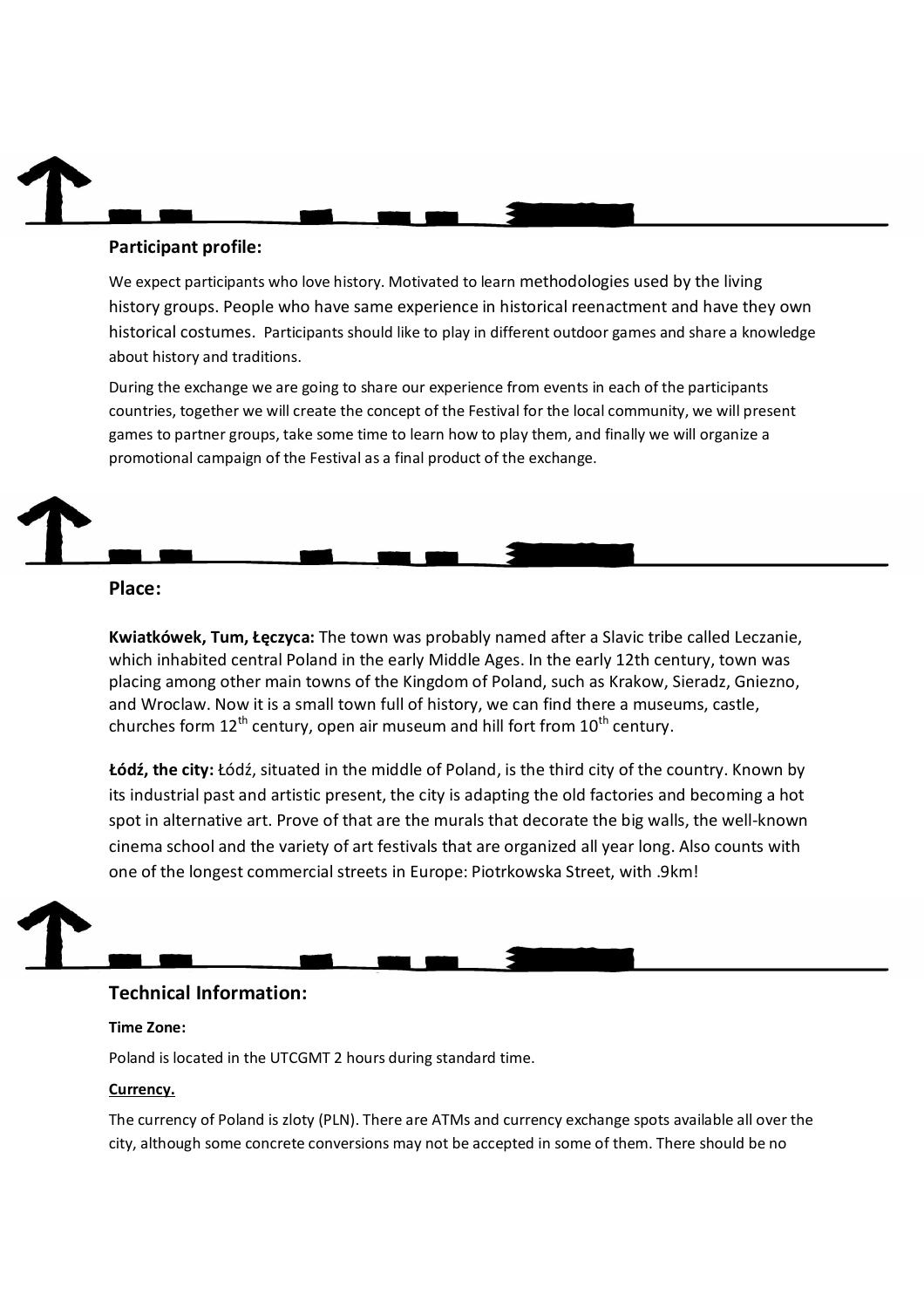problem with paying by card in most shops excepting such payments.

#### **Phone:**

It is important that you change the protocols of your mobile telephones for their correct functioning during your stay in Poland. The international phone code for Poland is 48

#### **Weather conditions:**

The month of September can be quite chilly and it might **rain**. Nights might be cold but during day temperatures can reach around 25C .

#### **Travel Agreements;**

As a European Union member, a visa is not required for entering Poland.

For Ukraine participant we can cover the visa costs (175 Euro) and we can send you "invitation" so maybe you can get visa free of charge.

Participants are expected to arrive on 31 of August. The pick-up arrangements will be established once the tickets for the flight, bus, etc. are bought, it is for this reason that would be appreciated if each group of participants from every country could come together. Departure is on 8 of September.



#### **Financial conditions reimbursement**

#### **Travel costs limits (100%):**

| Wales: | 170E per person | Ukraine        | 170E per person |
|--------|-----------------|----------------|-----------------|
| ltaly: | 170E per person | <b>Romania</b> | 170E per person |

**Note: Before buying your tickets, please remember your cost limits. Also please before booking the flight make travel arrangement confirmation with us!**

Participation Fee: There is no participation fee

# **Reimbursement**

The reimbursement will be made by bank transfer after the youth exchange. Please keep all (ORIGINAL:

- Confirmation of reservation
- **•** Tickets
- Bills, invoices, receipts
- boarding cards If you are travelling by plane we will need all those documents! Missing documents